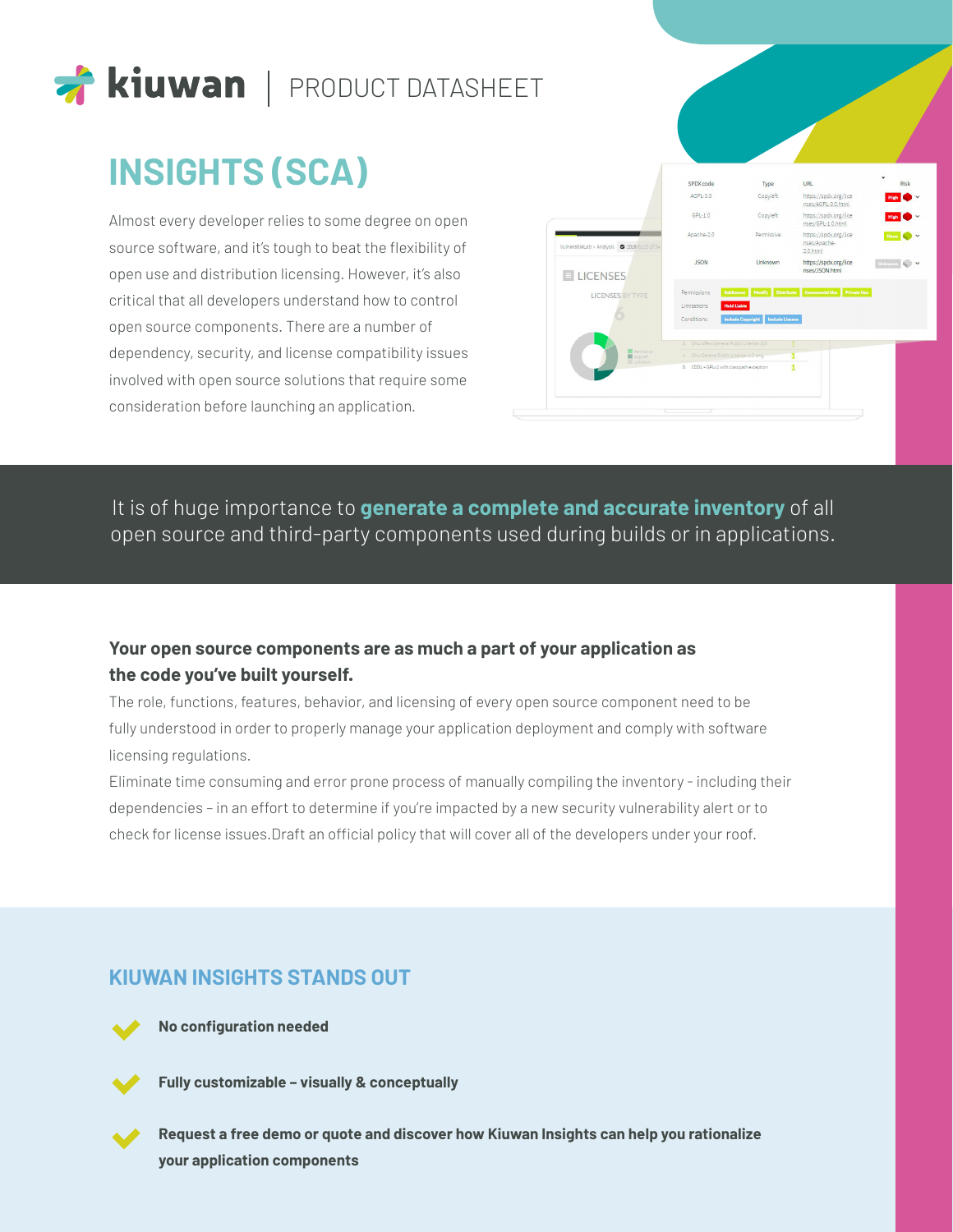### **SOME DETECTED VULNERABILITIES**

- Application Misconfiguration
- Credential/Session Prediction
- Directory Indexing
- Insufficient Authorization/Authentication
- Automatic Reference Counting
- Cross Site Request Forgery
- Information Leakage
- Insufficient Transport Layer Protection
- Insufficient Binary Protection
- Cross Site Scripting
- Injection Attacks
- Interprocess Communication
- OS Commanding
- Insecure Cryptography
- Cryptographic Related Attacks
- Buffer Overrun
- Free Non-Heap Variable
- Use After-Free
- Double Free/Close
- Format String Vulnerability
- Return Pointer To Local
- SOL injection
	- … and more

Kiuwan Insights continuously scans the **NIST National Vulnerability Database** for new vulnerabilities, in addition to using our own knowledge base and research by security experts.

### **DEPENDENCIES**

Open source projects often come with version-specific dependencies.

As deployment environments update, the open source components of the code base can be affected by previous version dependencies.

Because many developers rely on a significant stack of open source components, isolating the source of dependencies can be tough to do. Kiuwan Insights helps you track application architecture and monitor the quality of code, helping developers reduce the number of dependencies in their code base. It doesn't completely eliminate dependencies, but maintaining that level of code comprehension makes developers that much more effective at addressing dependency issues as they arise.



## **LICENSE COMPLIANCE**

Most open source projects fully allow users to replicate, modify, distribute, and even sell their software for profit.

This is not true of all open source projects, which is where developers sometimes get into trouble using open source components in their products. Most products require specific verbiage in derivative software distributions' licensing to properly credit the use of open-source libraries.

**INSIGHTS (SCA)** PRODUCT DATASHEET

 $\blacktriangleright$  Kiuwan  $\mid$  insights (sca) product datasheet

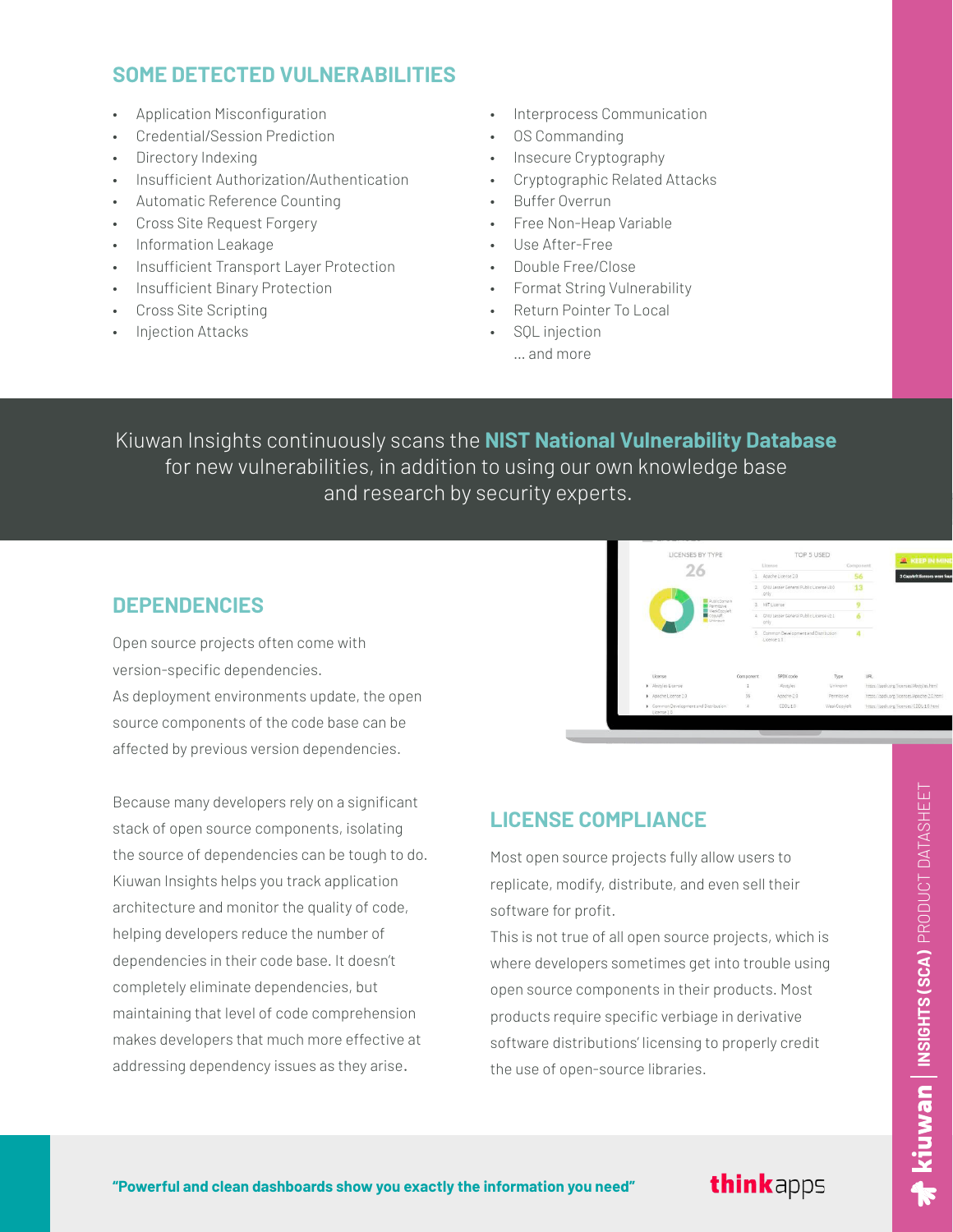### **LANGUAGES REPOSITORIES BUILD SYSTEMS**

| Go           | GitHub              | go.mod<br>Gopkg.lock                                                                              |
|--------------|---------------------|---------------------------------------------------------------------------------------------------|
| Java         | Maven<br>Gradle     | nt (*.xml files)<br>Maven (pom.xml files)<br>Gradle (*.gradle files)<br>*.jar, *.war, *.ear files |
| Javascript   | Npm<br><b>Bower</b> | Npm (package.json files)<br>Bower (bower.json files)<br>Yarn (package.json files)                 |
| .Net         | Nuget               | Nuget (*.csproj, project.json, global.json, *.vbproj files)                                       |
| Python       | PyPI<br>GitHub      | PyPI (setup.py files)<br>Requirements (txt file with declared dependencies)                       |
| <b>Scala</b> | Maven               | SBT (build.sbt)                                                                                   |
| <b>Swift</b> | Cocoapods<br>GitHub | Podspec (*.podspec, Podfile.lock files)<br>Package (Package.swift files)                          |
| Php          | Packagist           | Composer (composer.json, composer.lock files)                                                     |
| <b>Ruby</b>  | RubyGems            | Gemfile, Gemfile.lock and *.gemspec files                                                         |

## **IN A NUTSHELL**

### **Detect threats**

Investigate the security risks involved with your open source components and address each of them.

### **Components inventory**

Generate a complete and accurate inventory of all open source and third-party components used during builds or in applications.

### **Eliminate time-consuming activities**

Eliminate the time consuming and error prone process of manually compiling the inventory in an effort to determine if you're impacted by a new security vulnerability alert or to check for license issues.

### $\blacktriangledown$ **Avoid obsolescence**

Manage your libraries obsolescence: updates, versions, and security issues. Get obsolescence alerts.

### **Unveil security risks**

Investigate the security risks involved with your open source components and address each of them as they apply to your application.

### **Isolate dependencies**

Open source deployments often include a lot of unused features that cause dependency issues. Kiuwan code quality analysis helps identify unused code and remove it, further reducing the risk of running into dependency problems.